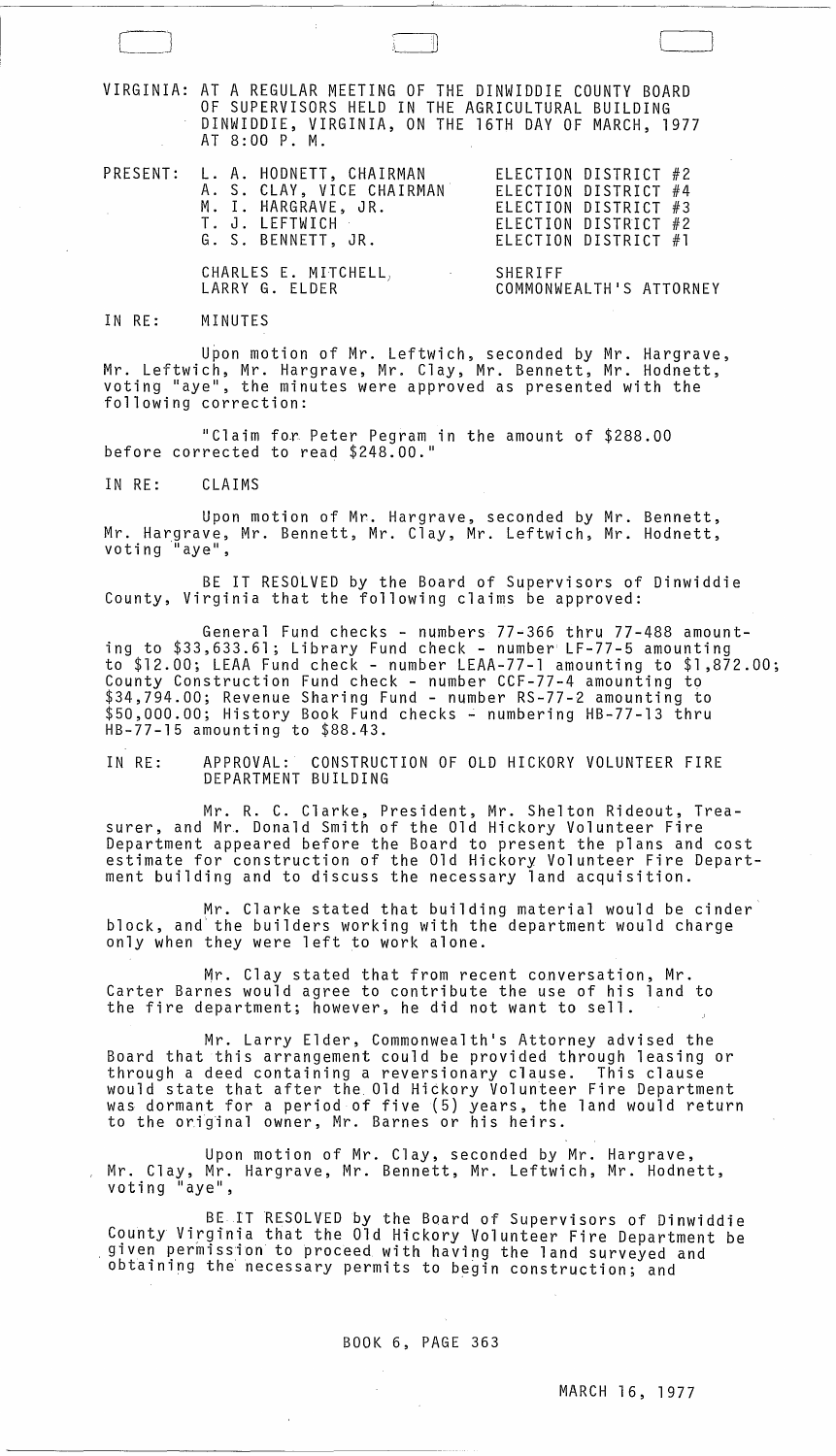BE IT FURTHER RESOLVED by the Board of Supervisors of Dinwiddie County, Virginia that the Old Hickory Volunteer Fire Department is authorized to begin construction of the fire department building not to exceed \$25,000.00

IN RE: "701" GRANT ASSISTANCE -- APPROVAL OF APPLICATION

Mr. W. C. Scheid, Director of Planning, appeared before the Board to request their permission to submit an application to H.U.D. under the "701" Grant Assistance Program to obtain funds for the Community Development Block Grant Program. This request would be in the amount of \$20,000 to be matched 1/3 by the County.

IN RE: DISTRIBUTION OF LAND-USE MAPS

Mr. W. C. Scheid, Director of Planning, distributed to the Board revised copies of the County land-use maps and requested<br>that they make corrections where needed.

IN RE: PURCHASE OF POLICE CARS

The County Administrator submitted the following bids for the purchase of six (6) police cars:

| Triangle Dodge, Inc.                        | \$5,228.27 Per Vehicle |
|---------------------------------------------|------------------------|
| Ted Curry Motors, Inc.                      | \$5,245.00             |
| Master Chevrolet                            | \$5,309.71             |
| State Department of<br>Purchases & Supplies | \$5,272.88             |

The Sheriff requested that the County purchase the six (6) police vehicles with 440 motors from Ted Curry Motors, Inc. for \$5,245.00 per vehicle.

Upon motion of Mr. Clay, seconded by Mr. Leftwich, Mr. Clay, Mr. Leftwich, Mr. Bennett, Mr. Hargrave, Mr. Hodnett, voting "aye",

BE IT RESOLVED by the Board of Supervisors of Dinwiddie County, Virginia, that the County Administrator is authorized to purchase six (6) police vehicles from Ted Curry Motors, Inc. for \$5,245.00 per vehicle.

IN RE: COMMISSIONER OF THE REVENUE: PURCHASE OF POST-INDEX CARD FILES

Mr. W. E. Bolte, Commissioner of the Revenue, appeared before the Board to request their approval to purchase an additional post-index card file in place of a budgeted table for his office. Mr. Bolte stated that the purchase cost would be well within his present budget allocation.

Upon motion of Mr. Hargrave, seconded by Mr. Clay, Mr. Hargrave, Mr. Clay, Mr. Bennett, Mr. Leftwich, Mr. Hodnett, voting "aye",

BE IT RESOLVED by the Board of Supervisors of Dinwiddie County, Virginia that the Commissioner of the Revenue is hereby authorized to purchase an additional post-index card file in place of a previously budgeted table for budget year 1976-1977.

IN RE: CRATER DISTRICT AREA AGENCY ON AGING -- TITLING OF VAN

The County Administrator presented to the Board a copy of the contract between the County of Dinwiddie and the Crater District Area Agency on Aging covering the titling and operation of a 1977 15 passenger Dodge Maxi Wagon to be located in Dinwiddie County.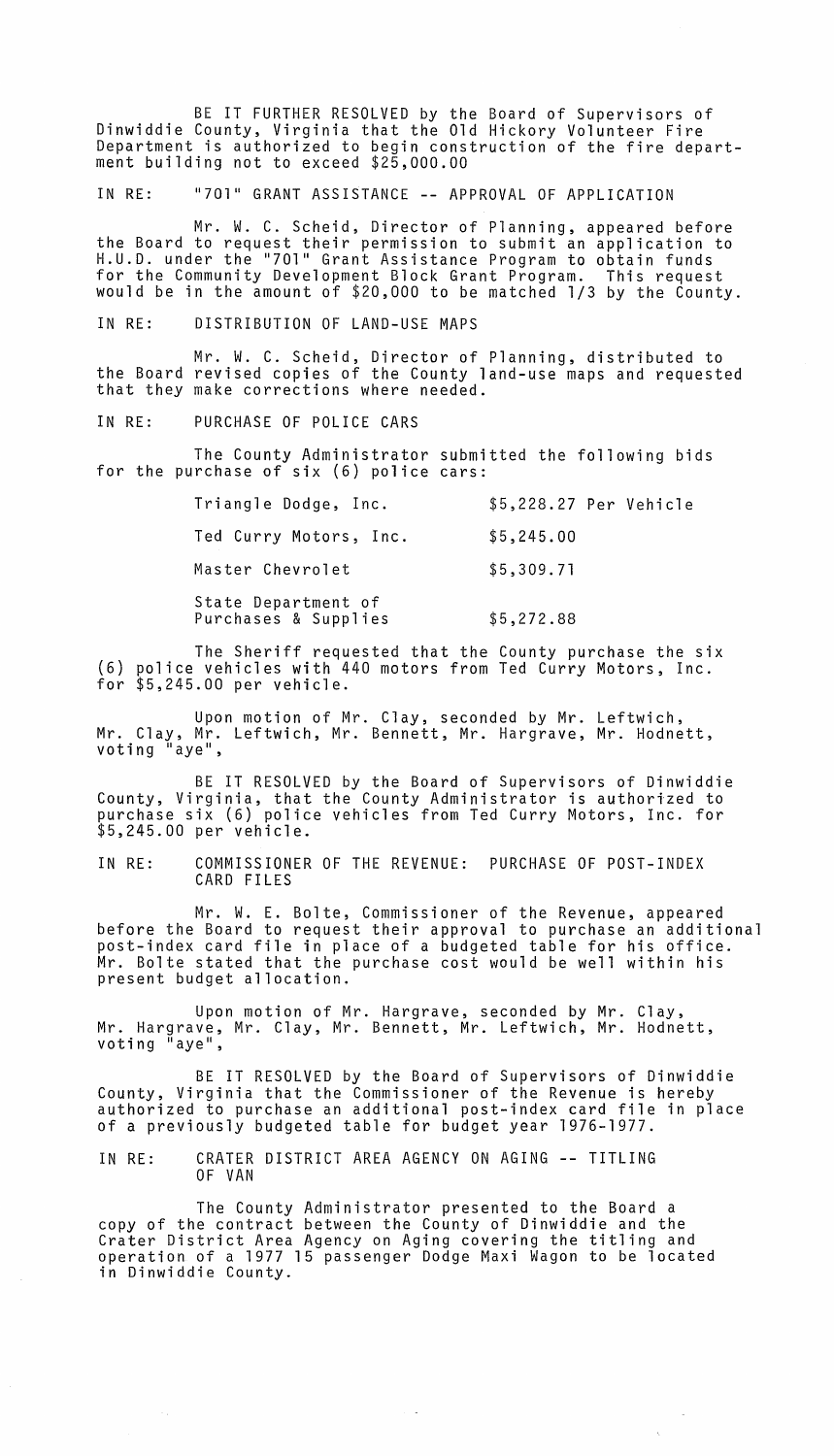Under this contract the County agrees to license and provide fuel for the vehicle which will be titled in the name of Dinwiddie. The County will be reimbursed by the Crater District Area Agency on Aging for all fuel expenditures. The contract is effective February 23, 1977 to September 30, 1977.

f\_ [ J

Upon motion of Mr. Leftwich, seconded by Mr. Bennett, Mr. Leftwich, Mr. Bennett, Mr. Clay, Mr. Hargrave, Mr. Hodnett, voting "aye", the County Administrator is hereby authorized to sign the contract between the Grater District Area Agency on Aging and the County of Dinwiddie governing the titling and operation of the Crater District Area Agency on Aging Van to be located in Dinwiddie County, effective February 23, 1977 through September 30, 1977.

IN RE: DISCUSSION OF SCHOOL BOARD ACTION

Mr. and Mrs. Gilbert Charboneau appeared before the Board to express their concern over the recent action taken by the School Board concerning the reappointment of Mr. T. W. Newsom, Superintendent of Schools. The Board advised Mr. and Mrs. Charboneau that they could not speak for actions taken by the School Board members; however, they felt sure that the School Board member representing their district would be glad to discuss the situation on an individual basis.

IN RE: M. I. HARGRAVE, JR.: REAPPOINTMENT OF SCHOOL BOARD MEMBER - DISTRICT #3

Mr. M. I. Hargrave, Jr. expressed his concern over the vacancy on the School Board that now exists in District  $#3$ due to the resignation of Mr. John Y. Richardson.

In an effort to select a qualified individual  $t_{\uparrow}$ present to the Board for appointment to this vacancy<sub>*.</sub>..* Mr.</sub> Hargrave requested that the other Board members submit the following information on the remaining School Board members from their districts: race, sex, age, working/retired, occupation, work experience, formal education and education system experience.

The Board members concurred with Mr. Hargrave's

request.

 $\mathcal{A}_{\mathcal{A}}$  ,  $\mathcal{A}_{\mathcal{A}}$ 

IN RE: SUPPORT OF BILL 735 - MORATORIUM ON ANNEXATION

The County Administrator advised the Board that Bill 735 had been passed extending the moratorium on annexation for all cities, and consolidation and county or town changes to city status for a period of 10 years, and must be signed by the Governor of Virginia to become law.

Upon motion of Mr. Hargrave, seconded by Mr. Leftwich, Mr. Hargrave, Mr. Leftwich, Mr. Clay, Mr. Bennett, Mr. Hodnett, voting "aye", the following resolution was adopted:

WHEREAS, the Senate of the Commonwealth of Virginia approved the House of Delegates amendments to Senate Bill 735; and

WHEREAS, the effect of the bill is to continue the moratorium on annexation for all cities and consolidation and county or town changes to city status for a period of ten (10) years; and

WHEREAS, the possibility of annexation is of paramount concern to both the citizens and the governing body of Dinwiddie County; and

WHEREAS, the Board of Supervisors of the County of Dinwiddie strongly supports this bill; and

WHEREAS, the Governor of the Commonwealth of Virginia must approve said Bill 735 in order for it to become law;

BOOK 6, PAGE 364

 $\sim$